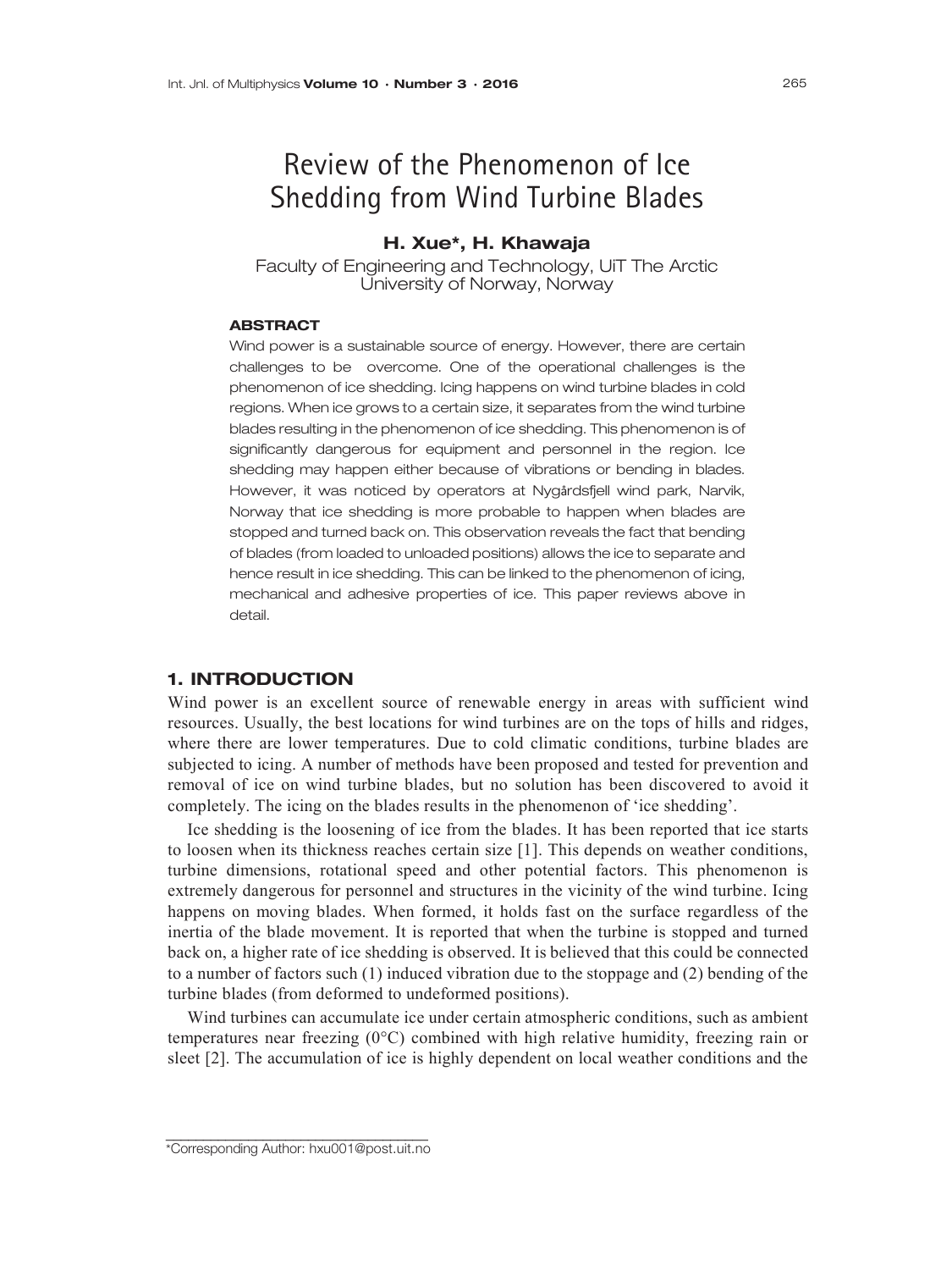turbine's operational state [2]. There are many negative consequences of ice accretion on wind turbines. The icing of the blades can cause a complete loss of power production. According to the survey reported in [3], during 1998 to 2003, due to the low temperature one of the wind parks in Sweden stopped for maintenance 92 times out of a total 1337 times (lost 8022h out of 161523h energy). Most of the lost time (7353h, about 92%) was caused by ice accretion on blades [3]. The icing on the blades of the turbines can disrupt aerodynamics and lead to reduced power production. According to research [4] the increase in the roughness on the blades' surface due to ice accretion may result in higher drag coefficient, resulting in reduced power production. Differences between the ice accretion on individual blades of a wind turbine cause imbalance in the rotor that can induce fatigue in the wind turbine assembly components. Sheets or fragments of ice to loosening and falling make the area directly under the rotor subject to significant safety risks. In addition, rotating turbine blades may propel ice fragments a distance from the turbine that may be up to several hundred meters. Falling ice may cause damage to structures and vehicles and can also cause injury to site personnel and the public unless adequate measures are put in place for protection. Figure 1 shows a piece of ice shed from a wind turbine in Nygårdsfjell wind park [5].



Figure 1: Piece of ice shed from a turbine in Nygårdsfjell wind park, Narvik, Norway [5]

### 2. WIND TURBINES

Wind power is a source of renewable energy. Wind turbines can generate large amounts of electricity when placed in wind farms onshore or offshore [6]. There are two main kinds of wind turbines; horizontal axis wind turbines also known as 'HAWT' and vertical axis wind turbines also known as 'VAWT' as shown in Figure 2.

HAWT turbines are commonly used for power generation. This project is focusing on HAWT turbines [6].

Figure 3(a) shows wind turbine blades under conditions of almost no wind. At the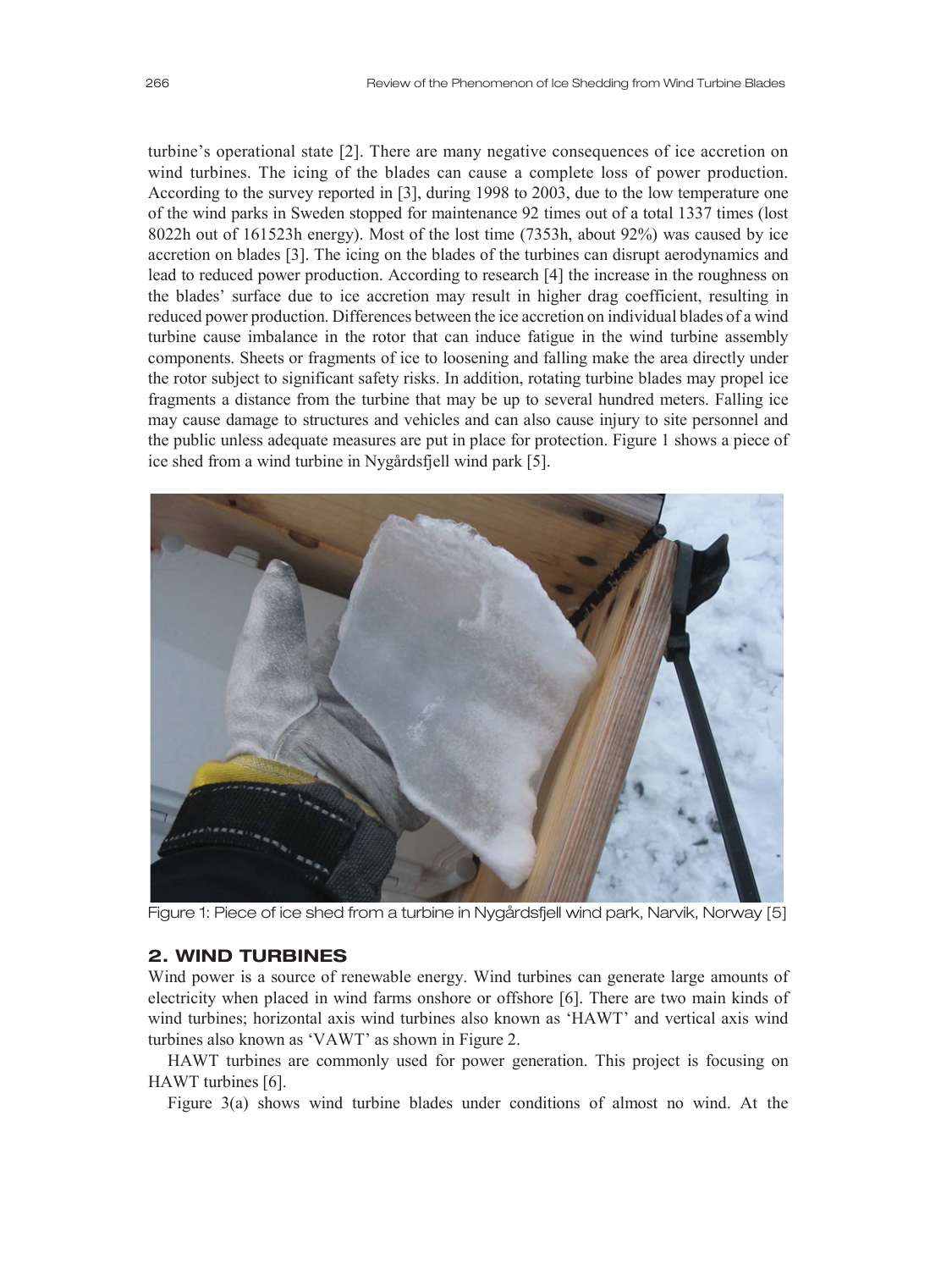time of the photograph, the turbines were rotating but not generating any power. For comparison, a photograph of turbine producing power is shown in Figure 3(b). It can be noticed that wind turbine blade is bent. Wind turbine blade bends when producing power.



Figure 2: (a) Horizontal axis wind turbines are also known as 'HAWT' (b) Vertical axis wind turbines are also known as 'VAWT'.

It is known by the operators that stopping a wind turbine, which has ice build-up on the blades and then re-starting it often removes a lot of the ice. This could be due to the significant shift from the loaded blade (2 m deflection) to unloaded blade (zero deflection) and not due to the vibrations from stopping, which the operators thought was the cause [7].

It has been observed that there is an average deflection of about  $2 \pm 0.5$  m at the blade tip due to the wind load. The variation of  $\pm 0.5$  m in the deflection is due to the gusts of the wind. An illustration of this observation is shown in Figure 4 [8].

# 3. PHENOMENON OF ICING

In the phenomenon of icing, water droplets are cooled below the freezing temperature  $(0^{\circ}C)$ and freeze upon the impact with structure. The key source of ice over wind turbine blades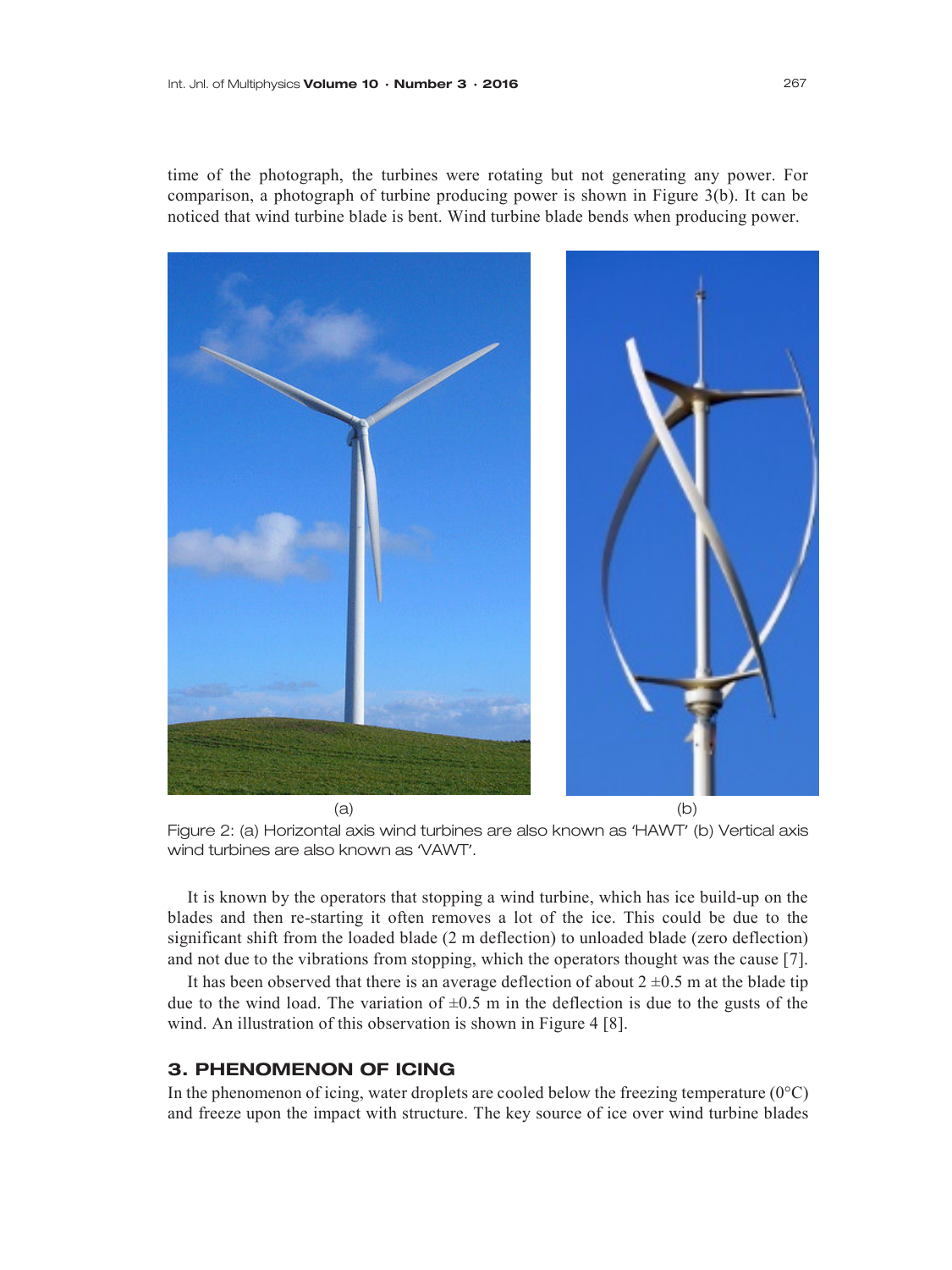comes from the atmosphere [9]. To study the ice shedding, it is necessary to understand why atmospheric icing takes place at first. The atmospheric icing is defined as the accretion of ice or snow on structures that are exposed to the atmosphere [10-13]. In general, there are three sources of atmospheric icing such as In-cloud icing, Precipitation icing and Frost icing. In cloud and precipitation, icing creates ice that holds fast to the wind turbine and results in the phenomenon of ice shedding.



Figure 3: Wind turbine blades: (a) under no wind condition, (b) blades are moving and producing power [7]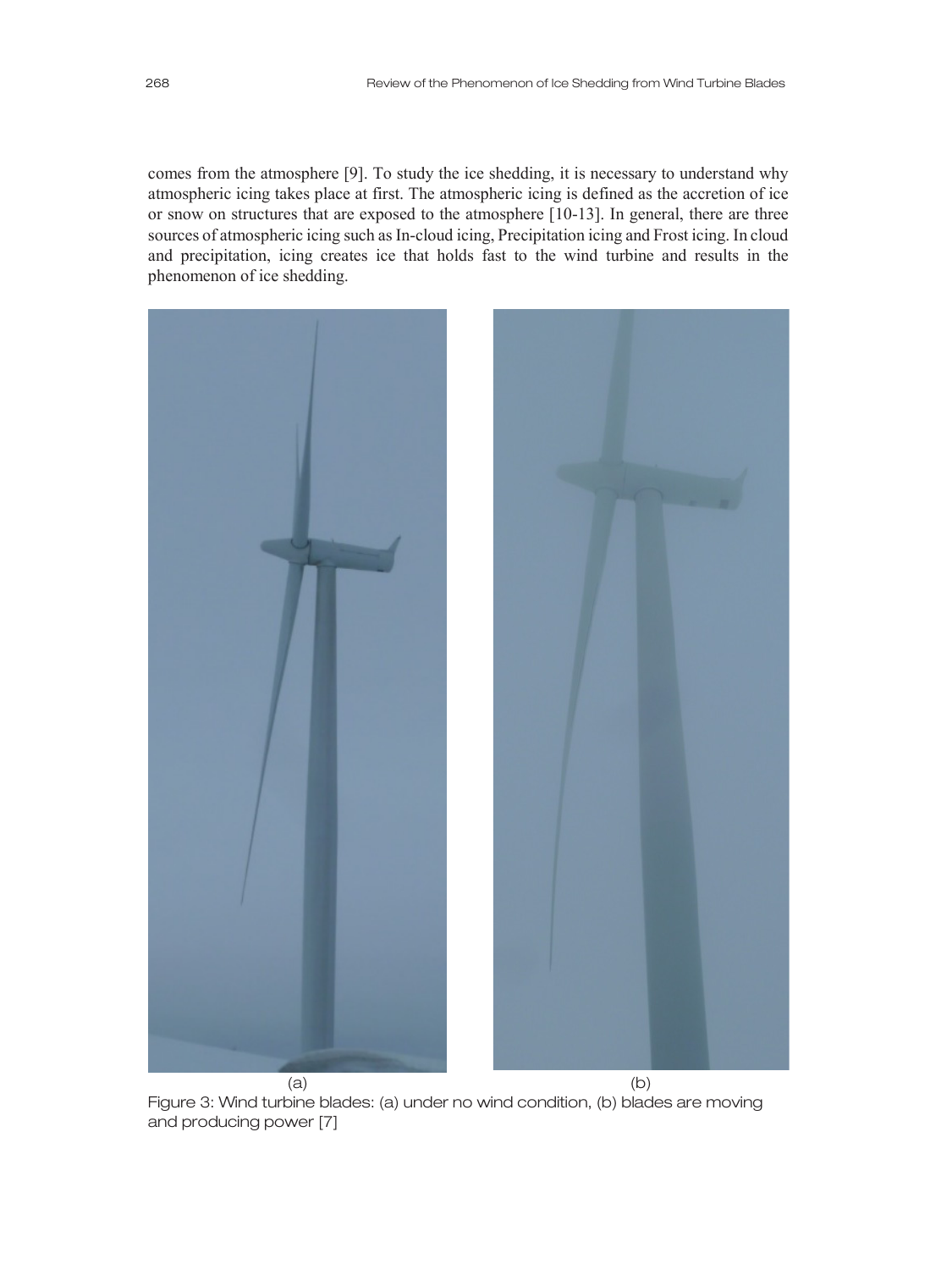

Figure 4: Demonstration of deflection in the wind turbine blade, the deflection at the tip of the blade is approximately 1.9 m [7].

It happens when super-cooled water droplets hit a surface below 0℃ and freeze upon impact. The droplets temperature can be as low as -30 ℃ and they do not freeze in the air, because of their size. This type of ice accretion may have different sizes, shapes and properties, depending on the number of droplets in the air (liquid water content - LWC) and their size (median volume diameter - MVD), the temperature, the wind speed, the duration, the chord length of the blade and the collection efficiency. There is a continuum of ice accretion appearance from rime at coldest temperatures to glaze at warmest.

The physical properties and the appearance of the accreted ice will vary widely according to the variation in meteorological conditions during the ice growth. [11, 13] give the typical properties of accreted atmospheric ice.

| Type of ice | <b>Density</b>                 | <b>Adhesion and</b>              | General appearance |                              |
|-------------|--------------------------------|----------------------------------|--------------------|------------------------------|
|             | $\frac{\text{kg}}{\text{m}^3}$ | cohesion                         | Colour             | <b>Shape</b>                 |
| Glaze       | 900                            | Strong                           | transparent        | evenly distributed/icicles   |
| Wet snow    | 300 to 600                     | weak(forming)<br>strong (Frozen) | white              | evenly distributed/eccentric |
| Hard rime   | 600 to 900                     | strong                           | opaque             | eccentric, pointing windward |
| Soft rime   | 200 to 600                     | Low to medium                    | white              | eccentric, pointing windward |

Table 1 Typical properties of accreted atmospheric ice [11, 13]

Rime is the most common form of in-cloud icing. It forms through deposition of super cooled fog or cloud droplets. During the icing event, different droplet size and air temperature can give the rime different density and strength, which leads to form two subtypes of rime – hard and soft. Hard rime is harder to move because the higher MVD and LWC cause accretion with higher density. Soft rime appears when the temperature is well below  $0^{\circ}$ C, and the MVD and LWC are small. It is formed as thin ice with needles and flakes. Soft rime has low density and little adhesion and hence can easily to be removed. Low temperatures and small droplet size typically lead to an ice accretion of low density and low strength.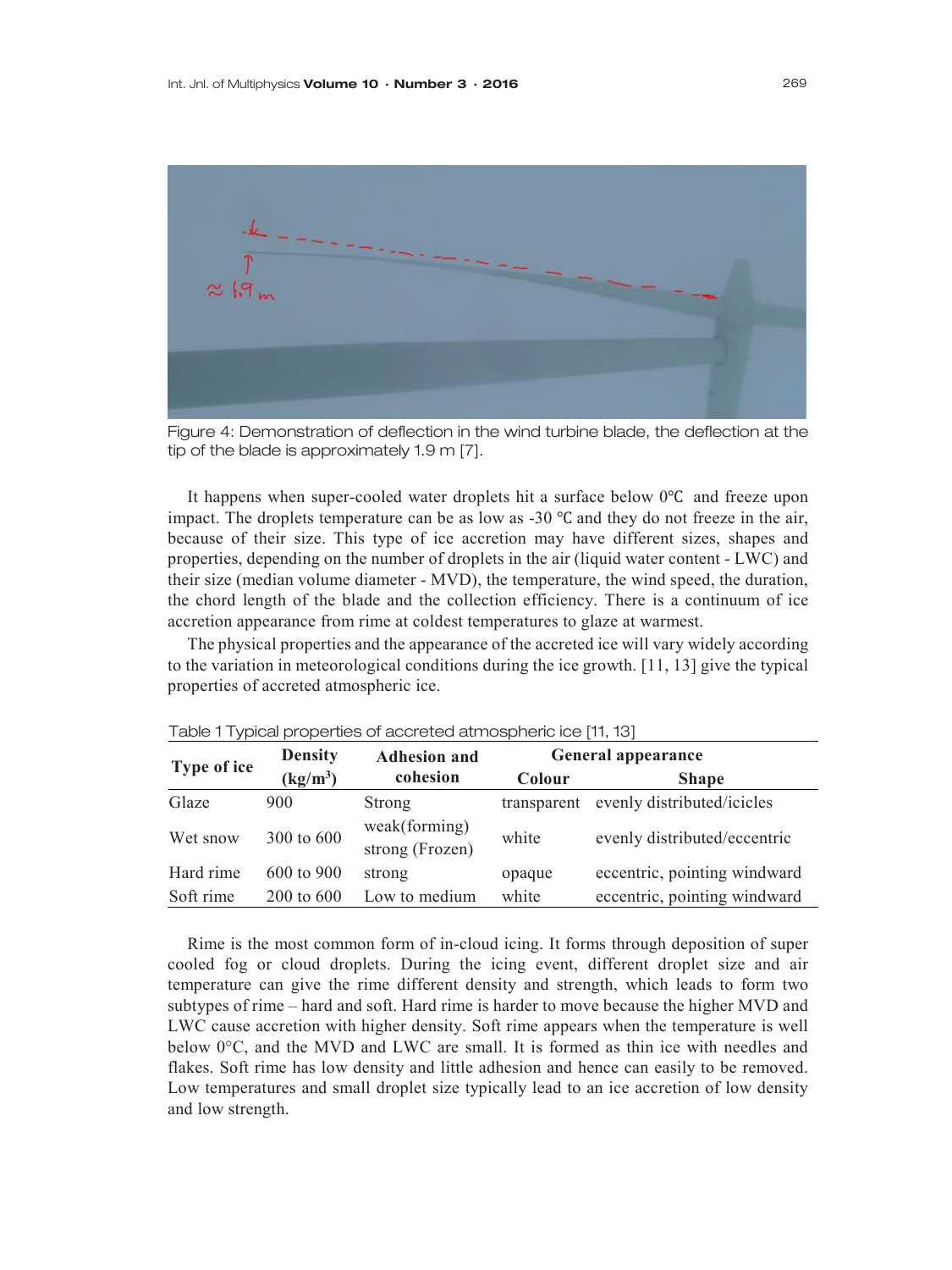The glaze is a smooth, transparent and homogeneous ice coating occurring when freezing rain or drizzle hits a surface [14]. Glaze has a high density and strong adhesion and is harder to remove than rime. It is often associated with the precipitation. A sample of glaze ice is given in Figure 5 [8]. It is a result of ice shedding from a wind turbine blade.



Figure 5: Glaze ice from a wind turbine blade [8]

Precipitation ice can be snow or rain. The accretion rate can be much higher than in-cloud icing and hence could be more damaging [14]. Precipitation icing may result from two sources 'wet snow' and 'freezing rain'. 'Wet snow' can adhere to a surface when it is liquid at air temperature between 0°C and 3°C. If the temperature is decreasing after wet snow accretion, the snow will freeze. It is due to the snow having some liquid water present, which allows the snow crystals to bind together when they come in contact with the surface. It is easy to remove at first, but can be difficult if it freezes on the surface [10]. When rain falls at temperatures below 0°C, it leads to 'freezing rain'. It often occurs in connection with a temperature inversion where cold air is trapped near the ground beneath a layer of warmer air [13]. It can also occur in the case of a rapid temperature rise where an object still has a temperature below freezing even though the air temperature is above freezing. Ice density and adhesion are high when this phenomenon occurs.

Ice exists in a number of different crystal structures, as well as two amorphous states [15]. The ordinary ice we find in our freezer is hexagonal crystal structure that is called ice-1h as shown in Figure 6. The numbers refer to individual water molecules [16].

#### 4. MECHANICAL PROPERTIES OF ICE

A common experience in handling pieces of ice tells us that ice is a brittle material. Therefore, the mechanical behavior of ice exhibits a similarity to the mechanical behavior of brittle ceramics [17].

The elastic modulus and Poisson's ratio of polycrystalline ice have been measured by subjecting plates of ice to biaxial bending [18]. At a temperature of −10°C for measurements on ice plates that were 0.5 m in diameter, the Young's modulus of ice was reported in the range of 4–9 GPa and Poisson's ratio was 0.29–0.32 [19]. Ice strength depends on the variables of temperature, strain rate, tested volume, and ice grain size.

The average tensile strength of ice from published investigations is 1.43 MPa in the temperature range  $-10^{\circ}$ C to  $-20^{\circ}$ C [20]. Over this temperature range, the compressive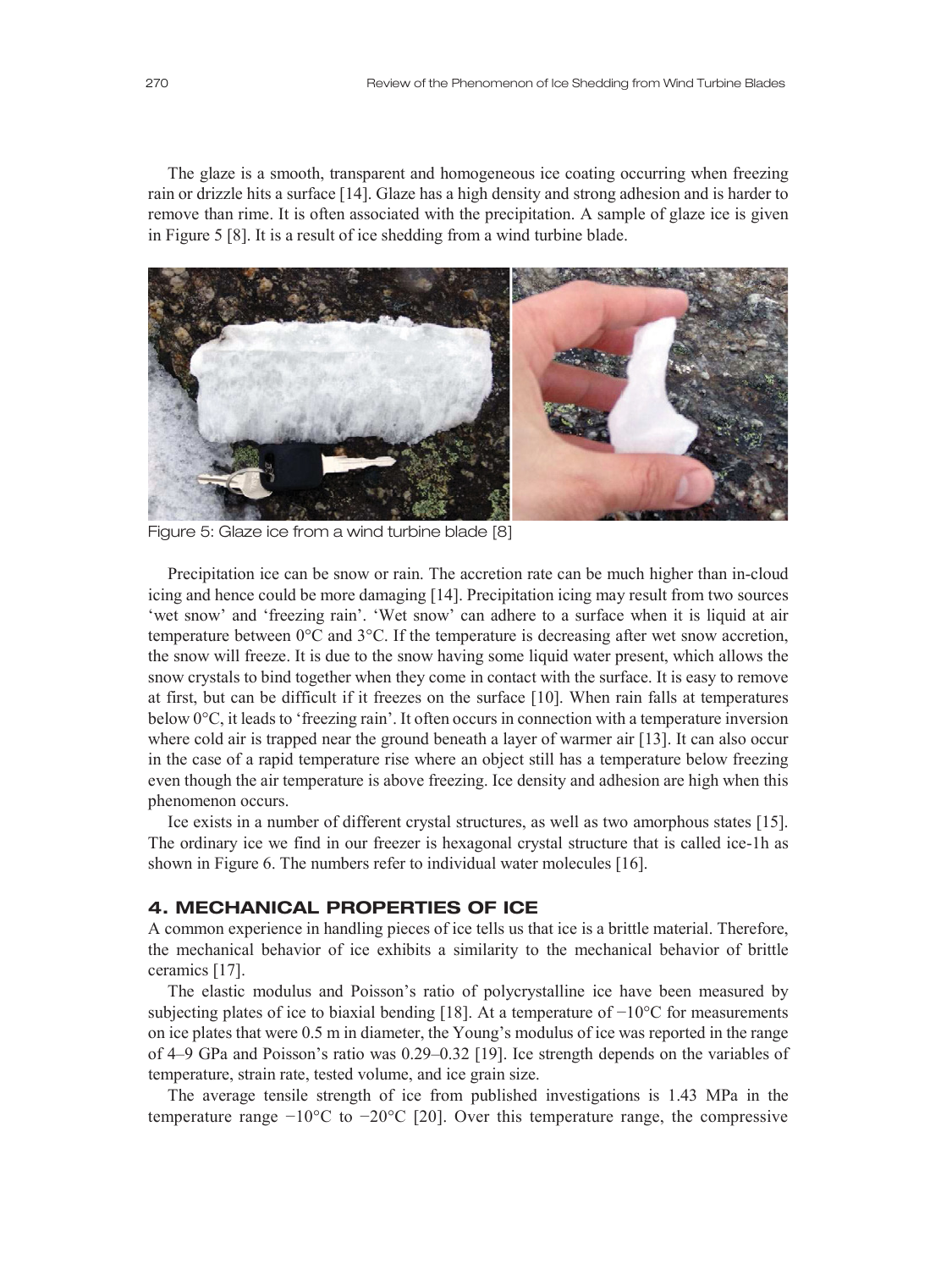strength of ice ranges between 5–25 MPa [20]. Ice strength depends on the variables of temperature, strain rate, tested volume, and ice grain size.

It is known that the strength of ice increases with decreasing temperature in both tension and compression. As shown in Figure 7, the temperature effect on compression strength is more prominent than in tension strength, which is almost three times more during the temperature 0°C and −40°C [20].



Figure 6: The structure of ice-Ih [15].



Figure 7: Tensile and compressive strength of ice as a function of temperature [20]

Schematic stress-strain curves. I, II, and III denote low, intermediate, and high-strain rates as shown in Figure 8. The arrows indicate either ductile (horizontal) or brittle (vertical) behavior. At low rates of deformation, cracks do not form, and the material is ductile (curves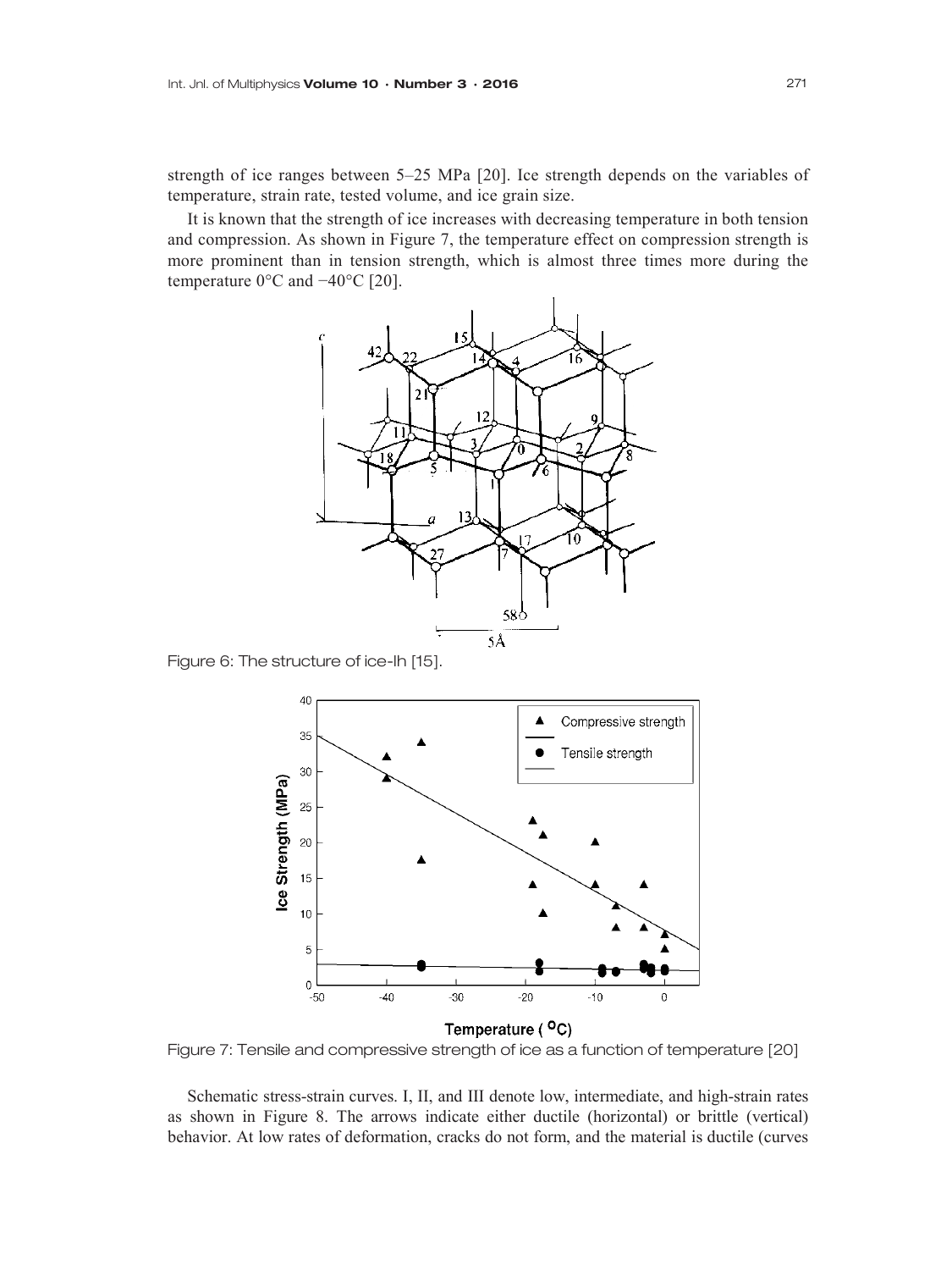I). At high rates, cracks do initiate, and the material is brittle (curves III) and independent of the stress state. At intermediate strain rates, cracks also develop, and the material is brittle under tension (curve II-Tension) but ductile under compression (curve II-Compression). The ductilebrittle transition occurs at lower strain rates under tension because the applied stress opens the cracks directly. Under compression, the required tensile stress is generated locally through crack sliding. Note that the compressive stress-strain curve at intermediate strain rates displays a peak owing, we believe, to crack-induced localized flow [15].



Figure 8: Schematic stress-strain curves [15]

The tensile and compressive strengths of fresh-water ice of about 1 mm grain size vs. strain rate are shown in Figure 9.



Figure 9: Tensile and compressive strengths of equiaxed and randomly oriented fresh-water ice of about 1 mm grain size vs. strain rate [21].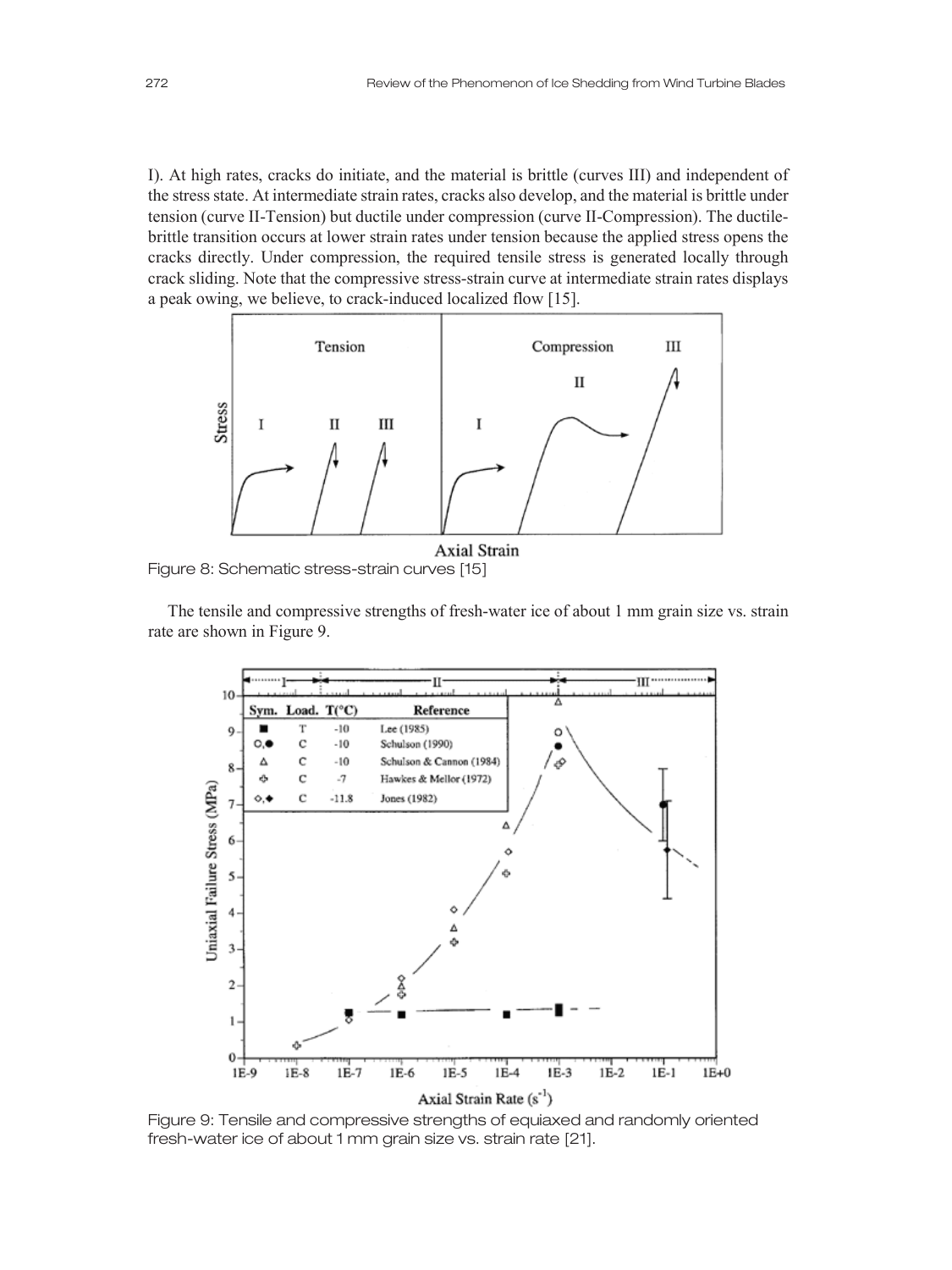The tensile strength of ice decreases with the increase of grain size as shown in Figure 10. The given data of ice is recorded at a constant strain rate of  $10^{-5} \cdot s^{-1}$  and temperature of - $10^{\circ}$ C.



Figure 10: Tensile strength of ice as a function of grain size [21]

The tensile strength of ice decreases with increasing test specimen volume [22], as shown in Figure 11. Volume effects on the strength of brittle materials are usually described by a Weibull statistical distribution approach [23].



Figure 11: Tensile strength of ice with specimen volume [22]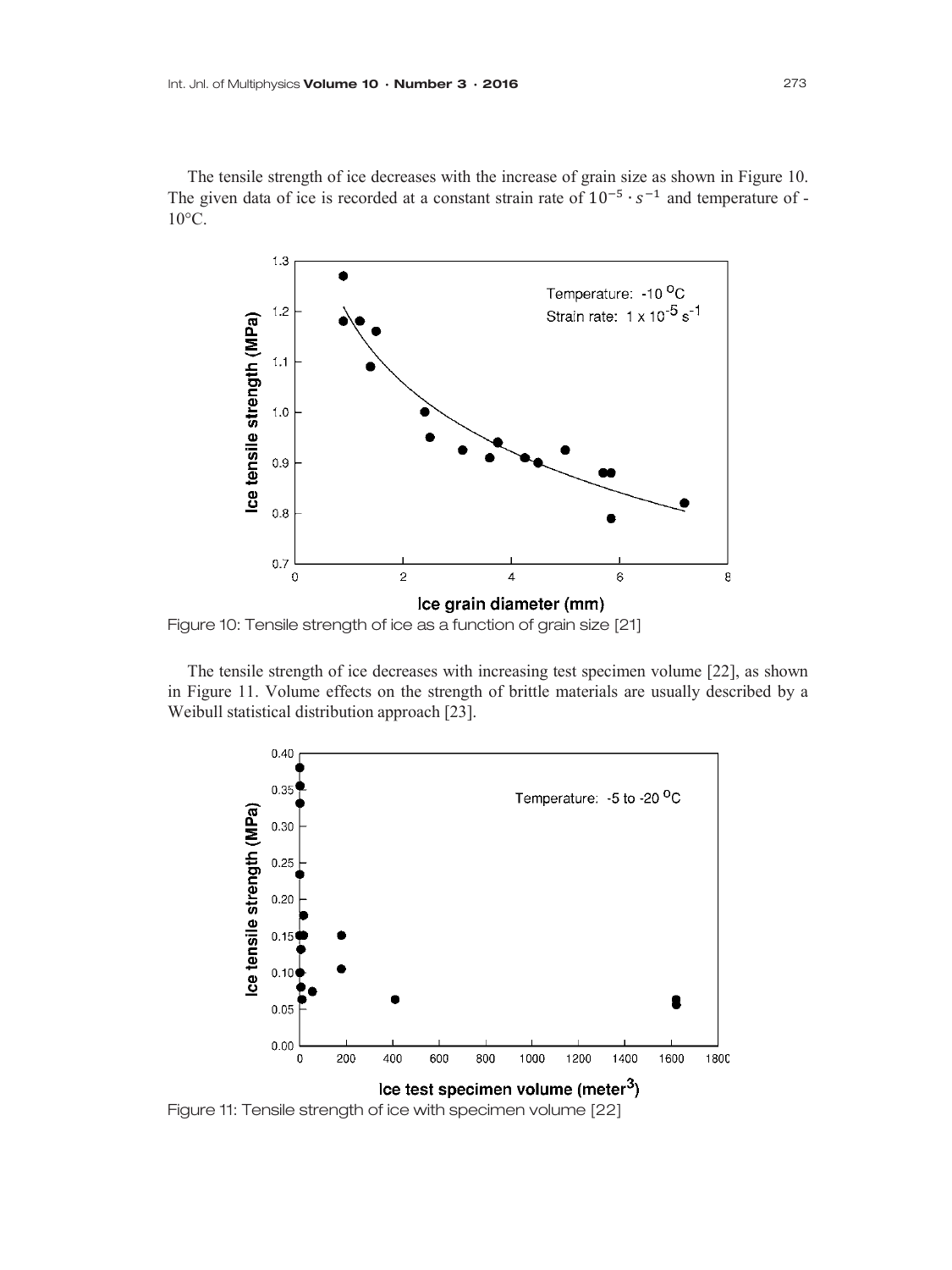#### 5. ADHESIVE PROPERTIES OF ICE

There is no direct correlation to calculate the ice adhesion force [24]. However, researchers have given number theories [25, 26]. The theories divide the force of adhesion into four categories such as electrostatic adhesion, diffusive adhesion, mechanical adhesion and chemical adhesion. In electrostatic adhesion, the interface between the material and the ice adhere due to the transfer of electrical charges between them [27, 28]. In diffusive adhesion, material and ice adhere because the molecules at the surface diffuse across the interface into the matrix of the each other [29, 30]. In mechanical adhesion, material and ice adhere because water flows into the microscopic pores of the substrate and freeze, thereby, forming an interlocking mechanism of adhesion. As shown in Figure 12, a droplet of water in depression solidifies and expands, hence pushes apart the sides of the depression generating a grip [31]. Therefore, surface roughness has a significant effect on ice adhesion. For example, ice adhesion on the surface of stainless steel, in general, is up to 1.65 MPa, while the ice adhesion on the polished stainless steel is only 0.07 MPa [24].



Figure 12: A water droplet in the micro-depression of solid surface [31]

In chemical adhesion, materials and the ice adhere because chemical bonds are formed between them at the interface. A number of different types of chemical bonds can be formed [32].

# 6. CONCLUSION

Ice shedding is a concerning phenomenon for wind turbine operations in cold regions. The phenomenon of ice shedding is of significant risk to personnel and equipment in nearby areas of wind turbines. The phenomenon of ice shedding is associated with mechanical failure of ice. This can be associated with bending in wind turbine blades since ice shedding is more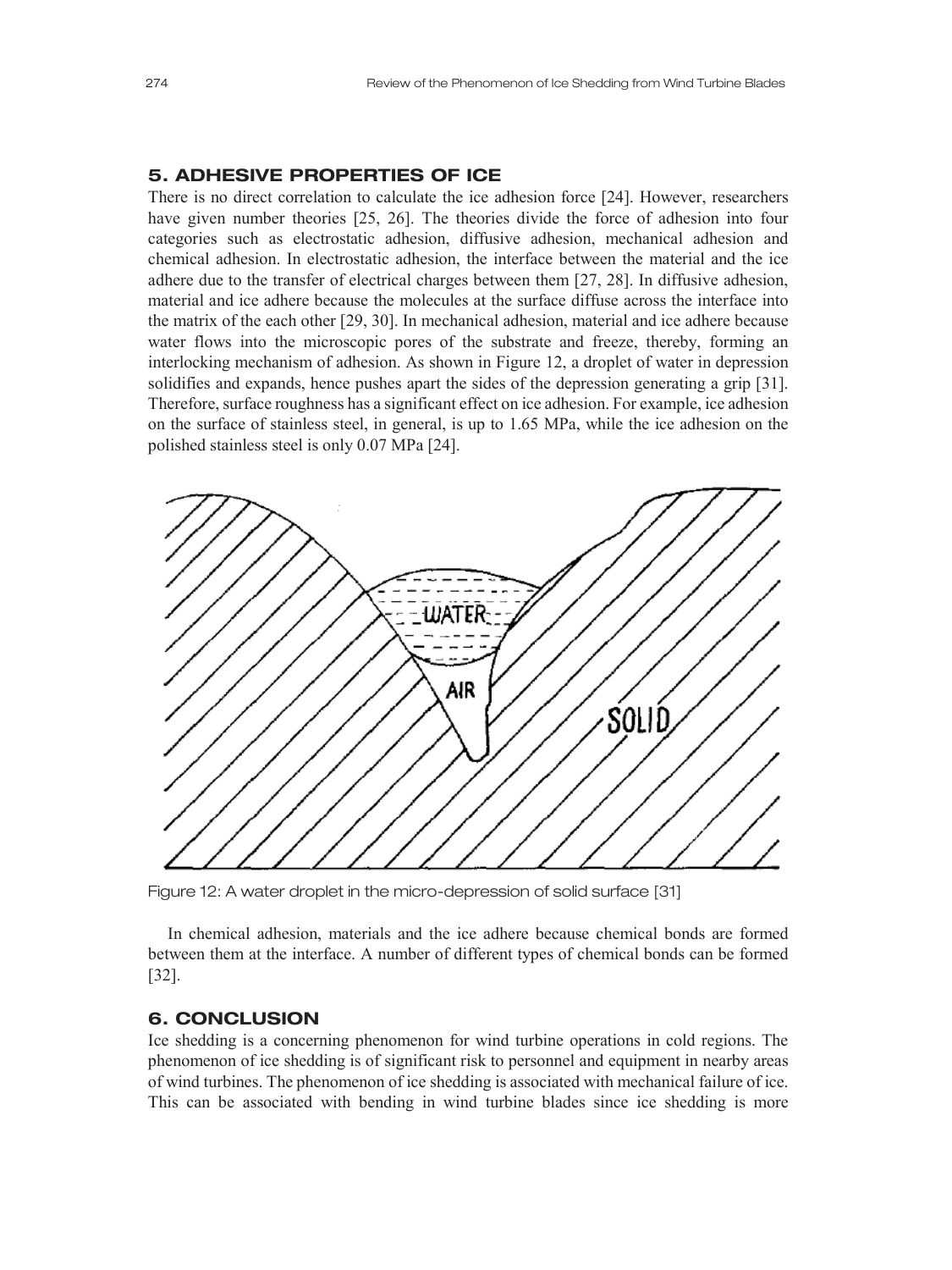prominent once iced turbine blades are stopped and turned back again. For building an understanding of the phenomenon of ice shedding, it is vital to understand the mechanical and adhesive properties of ice.

#### ACKNOWLEDGEMENT

We would like to acknowledge the support of Dr. Guy Beeri Mauseth, Prof. Annette Meidell, Umair Mughal at the UiT The Arctic University of Norway and Dr. Matthew Carl Homola at Nordkraft AS, Narvik, Norway.

#### REFERENCES:

- [1] Scavuzzo, R. and M.L. Chu, Structural properties of impact ices accreted on aircraft structures. 1987: National Aeronautics and Space Administration.
- [2] Morgan, C., E. Bossanyi, and H. Seifert. Assessment of safety risks arising from wind turbine icing. in EWEC-CONFERENCE-. 1997. BOOKSHOP FOR SCIENTIFIC PUBLICATIONS.
- [3] Ronsten, G., Svenska erfarenheter av vindkraft i kallt klimat nedisning, iskast och avisning. Elforsk rapport, 2004. 4: p. 13.
- [4] Jasinski, W.J., et al., Wind turbine performance under icing conditions. Journal of Solar Energy Engineering, 1998. 120(1): p. 60-65.
- [5] Homola, M.C., Atmospheric icing on wind turbines. Department of Technology, 2011: p. 152.
- [6] Tong, W., Wind Power Generation and Wind Turbine Design. 2010: WIT Press.
- [7] Xue, H., Ice Shedding Processes, in Department of Engineering Design. 2015, UiT-The Arctic University of Norway.
- [8] Homola, M., Impacts and Causes of Icing on Wind Turbines. 2005, Narvik University College.
- [9] Wahl, D. and P. Giguere, Ice Shedding and Ice Throw–Risk and Mitigation. General Electric Wind Application Engineering Group of GE Energy, 2006.
- [10] 1Boluk, Y., Adhesion of freezing precipitates to aircraft surfaces. 1996.
- [11] Fikke, S., et al., Cost 727: atmospheric icing on structures. Measurements and data collection on icing: State of the Art, Publication of MeteoSwiss, 2006. 75(110): p. 1422-1381.
- [12] Richert, F., Is Rotorcraft icing knowledge transferable to wind turbines. BOREAS III. FMI, Saariselkä, Finland, 1996: p. 366-380.
- [13] 12494, I., Atmospheric icing of structures. 2001.
- [14] Oblack, R. Glaze Ice definition. 2015 [cited 2015 26-08-2015].
- [15] Schulson, E.M., The structure and mechanical behavior of ice. JOM, 1999. 51(2): p. 21-27.
- [16] Hobbs, P.V., Ice Physics. 2010: OUP Oxford.
- [17] Schulson, E.M., Brittle failure of ice. Engineering Fracture Mechanics, 2001. 68(17– 18): p. 1839-1887.
- [18] Gold, L.W., On the elasticity of ice plates. Canadian journal of civil engineering, 1988. 15(6): p. 1080-1084.
- [19] Voitkovskii, K., The mechanical properties of ice. 1962, DTIC Document.
- [20] Haynes, F.D., Effect of temperature on the strength of snow-ice. 1978, DTIC Document.
- [21] Currier, J. and E. Schulson, The tensile strength of ice as a function of grain size. Acta Metallurgica, 1982. 30(8): p. 1511-1514.